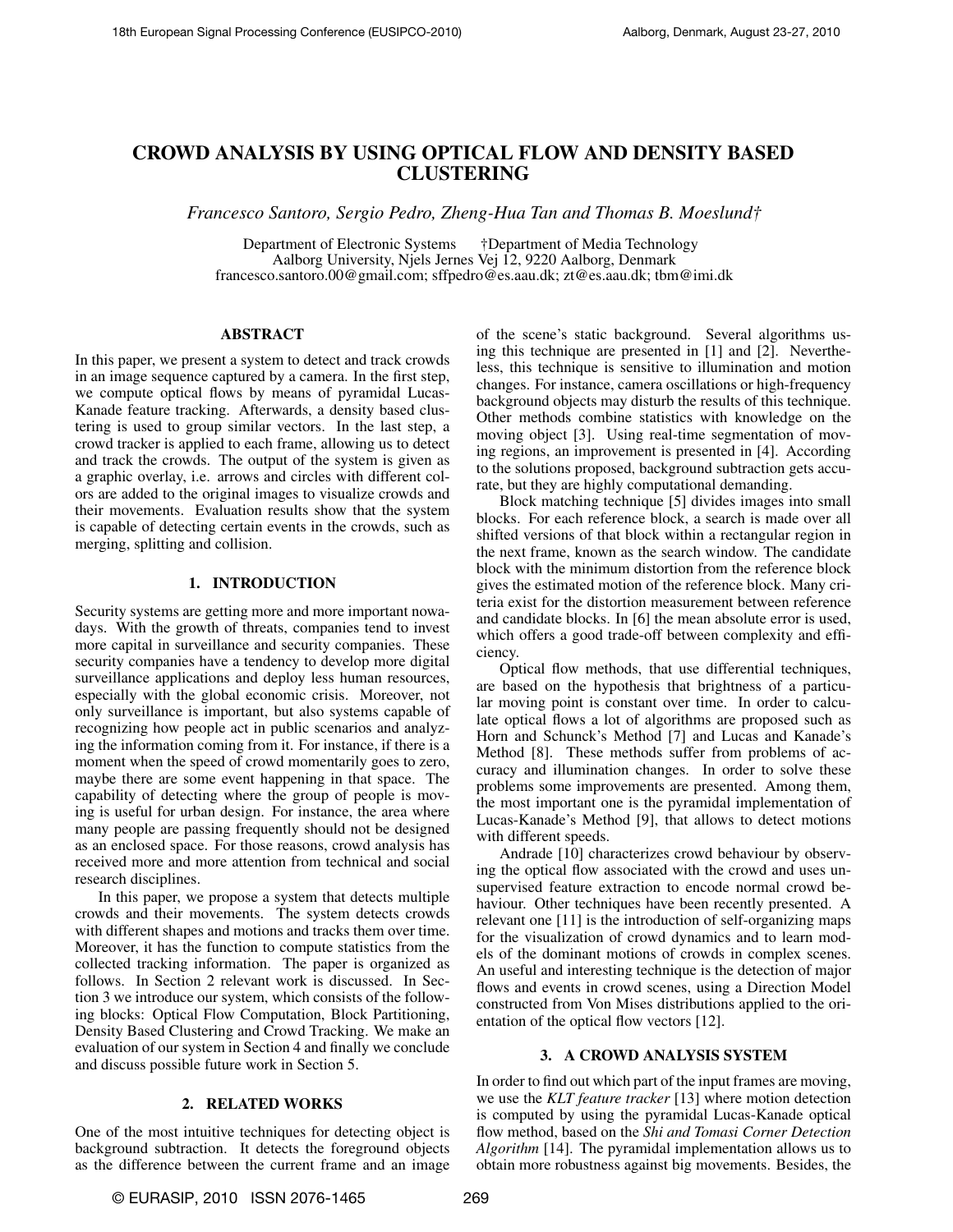method is fast enough to allow us to obtain real-time results.

An important remark is the fact that we are going to deal with crowds that can assume different shapes. For that, a density based clustering is well suited to group the different motion vectors into clusters. An interesting solution is the DBSCAN algorithm [15], that has the capability to work without knowing how many clusters it has to discover and at the same time it can find clusters with different shapes.

Figure 1 shows the basic computation flow of our system. The system takes raw sequential frames as input and gives crowd detection in a graphic overlay as output.



Figure 1: Data flow

# 3.1 Optical Flow Computation

This step takes two subsequent frames as input  $F_k$  and  $F_{k+1}$ : first  $F_k$  is used to detect strong corners (this allows us to reduce the dimensionality, since we leave out pixels that are not strong corners), and then we exploit  $F_{k+1}$  to compute optical flow of these corners. The optical flow estimation returns a matrix *A<sup>k</sup>* :

$$
\left(\begin{array}{cccc} V_{11} & \cdots & V_{1j} & \cdots & V_{1Q} \\ \vdots & \vdots & \ddots & \vdots & \vdots \\ V_{i1} & \cdots & V_{ij} & \cdots & V_{iQ} \\ \vdots & \vdots & \vdots & \ddots & \vdots \\ V_{p1} & \cdots & V_{pj} & \cdots & V_{pQ} \end{array}\right)
$$

where *P* and *Q* are the horizontal and the vertical dimension of the input frames, respectively, and  $V_{ij} = (X_{ij}, Y_{ij}, M_{ij}, \alpha_{ij})$ is the motion vector related to the  $ij$  pixel. For each  $V_{ij}$ :

- $X_{ij}$  and  $Y_{ij}$  are the *X* and *Y* coordinate at frame  $F_{k+1}$  of pixel *i j* of frame  $F_k$ ;
- $M_{ij}$  is the magnitude of the vector computed as the Euclidean distance between point  $(i, j)$  and point  $(X_{ij}, Y_{ij})$
- $\alpha_{ij}$  is the motion direction of pixel *i j*

Since we compute motion of strong corners only, many  $V_{ij}$ vectors will be *null* vectors. In other hand,  $M_{ij}$  and  $\alpha_{ij}$  could have been not included in  $V_{ij}$ , but since they are used several times during the crowd tracking stage, we have decided to use them in order to improve the efficiency of the crowd tracker.

#### 3.2 Block Partitioning

In order to reduce dimensions ( $P \times Q$  matrix is too big) and noise (optical flow can be noisy if we consider single vectors), we compute a matrix  $\tilde{A}_k$  by applying a window  $W \times W$ , such that  $\tilde{A}_k$  is:

$$
\left(\begin{array}{cccc} \tilde{V}_{11} & \cdots & \tilde{V}_{1j} & \cdots & \tilde{V}_{1\tilde{Q}} \\ \cdots & \cdots & \cdots & \cdots & \cdots \\ \tilde{V}_{i1} & \cdots & \tilde{V}_{ij} & \cdots & \tilde{V}_{i\tilde{Q}} \\ \cdots & \cdots & \cdots & \cdots & \cdots \\ \tilde{V}_{\tilde{p}_1} & \cdots & \tilde{V}_{\tilde{p}_j} & \cdots & \tilde{V}_{\tilde{p}\tilde{Q}} \end{array}\right)
$$

where:

$$
\bullet\;\;\tilde{P}=P/W
$$

- $\tilde{Q} = Q/W$
- $\tilde{V}_{ij}$  is the vector sum of all vectors in a window, centered at pixel *i j*

In order to reduce the error made in crowd detection with respect to the benchmark data (see section 4), we choose empirically  $W = 11$ . We obtain a faster cluster computation (see section 3.3) by raising the value of *W* but we loose information about motion vectors. Similarly, we reduce the approximation but we need more time to find out clusters by lowering *W*, because the resulting  $\tilde{A_k}$  will be too big.

## 3.3 Density Based Clustering

Each vector belonging to the  $\tilde{A}_k$  matrix represents the motion vector of a certain block of the image plane. These vectors need to be grouped in order to form a crowd, i.e. by applying clustering techniques [16]. A special attention has to be paid to the definition of a cluster in our case. Generally speaking a cluster is a collection of objects/data that have:

- High internal similarity: objects in a given cluster are very similar between themselves;
- Low external similarity: given two objects taken from two different clusters, they have low similarity between themselves.

The neighbourhood function is defined as follows: given two vectors  $Z_1$  and  $Z_2$  they are said to be neighbours if the following conditions are all jointly met:

- Their initial points are no more distant than  $\varepsilon$ , empirically set to 10.
- Their directions are similar.
- Their magnitudes are similar.

The *similarity* introduced above means that we are going to define some acceptance thresholds for direction and magnitude:

- two vectors  $V_1$  and  $V_2$  have similar directions if the absolute value of the difference between their angles,  $\alpha_1$  and  $\alpha_2$  is not greater than 25 degrees.
- two vectors  $V_1$  and  $V_2$  have similar magnitude if the absolute value of the difference between their magnitudes is not greater than 10.

Moreover, this definition of similarity allows us to recognize splitting and merging crowds and to deal with collapses. The above defined thresholds are strictly related to the mutual position of the camera and to the crowds to be chased. A closer camera will be more sensitive to small movements and to noise as well, so it would be more suitable to raise these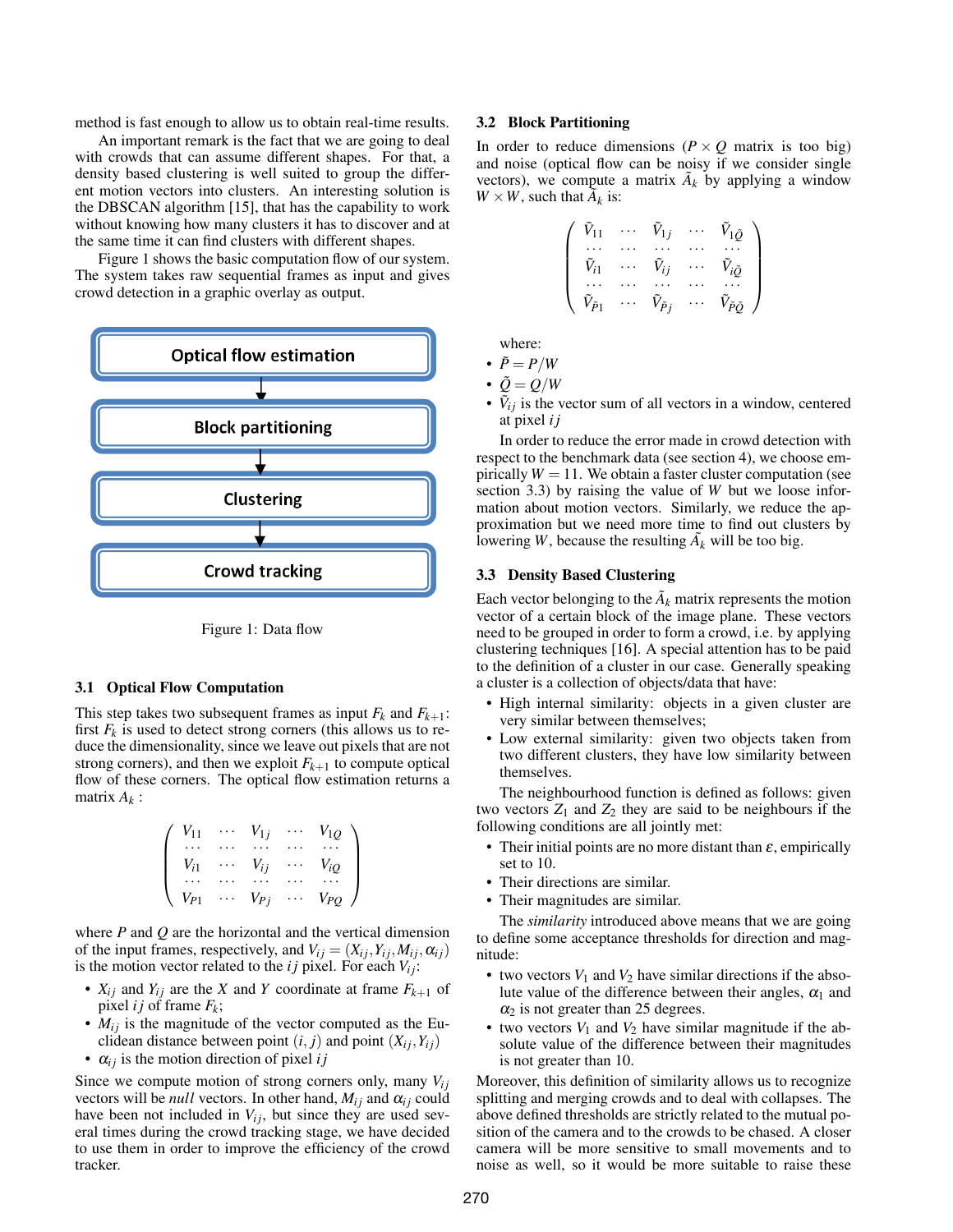thresholds. A farther camera will not notice small differences between vectors, so we will have to reduce acceptance thresholds.

# 3.4 Crowd Tracking

In our implementation, each crowd has an ID. During the crowd detection process it could happen that the same crowd is given two different IDs across different frames. This is due to the fact that the crowds moving on the image plane are merging and splitting, and it is often difficult to recognize the same crowd after several frames. Besides, our model is stateless, i.e. it cannot accomplish this *ID fixing* task. We solve this problem by:

- Recognizing the same crowd across the whole frame sequence and assign it an unique ID, and
- Removing the crowds that are probably results of optical flow errors or noise.

In order to realize the first step, we use a similarity function. The idea is to label two crowds with the same ID if they are very similar. The formalization of the similarity function is very important. This is a convex combination between: distance between points of application, i.e. distance between center of mass (B); difference between directions (D); and difference between areas (A). Let us remember that direction of a cluster means the average of all pixel's direction in that cluster. Thus, given two crowds, C1 and C2, the similarity function S(C1, C2) will be:

$$
S(C_1, C_2) = \alpha_1 B + \alpha_2 D + \alpha_3 A \tag{1}
$$

where

$$
\sum_{i=1}^{3} \alpha_i = 1 \tag{2}
$$

by definition of convex combination and with the result normalized to a range of [0,1]. The  $\alpha_i$  parameters have been set as follows:

•  $\alpha_1 = 0.7$ ;  $\alpha_2 = 0.2$ ; and  $\alpha_3 = 0.1$ 

In order to recognize and assign an unique ID for any crowd in different frames, we need to store a buffer with *L* crowds recognized in the *L* previous frames. In fact if we have worked only based on the last frame, we could not recognize crowds that disappear for a frame or two because of noise or occlusion.

Since we have defined a similarity function between two crowds, we can recognize crowds across several frames. Given two frames  $F_1$  and  $F_2$  let us define  $\Phi_1 =$  $(C_1, C_2, ..., C_i, ..., C_n)$  and  $\Phi_2 = (K_1, K_2, ..., K_j, ..., K_m)$  the sets of crowds that are contained in  $F_1$  and  $F_2$ , i.e. all the crowds detected by means of the above described method. For each crowd  $C_i$ , belonging to  $\Phi_1$  we want to find in  $\Phi_2$ one and only one  $K_j$  that best matches, i.e. the crowd  $K_j$  that is more similar to  $C_i$  than all the others contained in  $\Phi_2$ .

We define a function  $M(C_i)$  which returns the crowd  $K_j$  that best matches with  $C_i$ ; in other words we want the crowd  $K_j$ , taken from  $\Phi_2$ , that is most similar to  $C_i$ .  $M(C_i)$  is defined as follows:

$$
M(C_i) = argmax_{K_j}(S(C_i, K_j))
$$
\n(3)

and it is computed for each  $C_i \in \Phi_1$ .

To prevent errors in detecting crowds across different frames, we take into account only those values of  $S(C_i, K_j)$  that are

greater or equal to a given threshold *T*. This way, *C<sup>i</sup>* is not matched if there is no  $K_j$  such that the similarity between them is at least *T*. Empirically *T* has been set to 0.7. Moreover we want to assign to each  $C_i$  one and only one  $K_j$ : thus, if there are two crowds  $C_a$  and  $C_b$ , and a crowd  $K_z$  such that  $M(C_a) = M(C_b) = z$ ,  $K_z$  will be matched to the crowd that is more similar to it. After we have found all the best matching couples  $(C_i, K_j)$ , we say that:

- if there are any  $C_i$  that are not yet matched, they have disappeared across time, or have merged.
- similarly, if there are any  $K_j$  that are not yet matched, they are recognized to be new crowds that have entered the scene, or have split from an existing one.

Lastly we need to remove crowds originating from noise. In order to distinguish between a real crowd and a false one simply observe how long it lasts in the frame sequence: a false crowd is supposed to last a short time and thus to be avoided. Since there can be situations where a big crowd is seen as two crowds that move close to each other for a few frames, we do not want to detect a splitting event. Thus, if a crowd lasts for less than 4 frames, it is not considered as a crowd and hence it is removed.

## 4. EVALUATION

The application has been tested against PETS2009 benchmark data [17]. We focused on three kind of challenges:

- Crowd merging event: two or more groups become close enough to be considered a single group from that point on;
- Crowd splitting event: persons belonging to a single crowd start walking apart so that they cannot be considered a single group anymore;
- Crowd collision event: two or more crowds walking in two different directions merge for some frames and then split up again.

The first two types of events are detected by analyzing the crowds' orientations and distances; on the other hand, for the third category, we have used a tracker module to recognize crowds again after merging and splitting. Then we collect the following information focusing on three variables:

- *Delay*, i.e. the error in detecting an event (splitting or merging), expressed in terms of delay between the frame where the event happens and the one in which our system recognizes it;
- True positive rate (*TPR*), the ratio between the number of events recognized and the number of events that actually happens in the scene;
- False negative (*FN)*, i.e. the number of false events detected by our system.

In the following different scenarios will be presented. Each scenario is structured as follows:

- Challenge type: Merging, splitting, crowd chasing after collision;
- Description: Short description of the test case;
- Sequence: Source sequence name (from PETS2009 benchmark data) and its length in frames.

#### 4.1 Scenario 1

Challenge type: Crowd merging [18].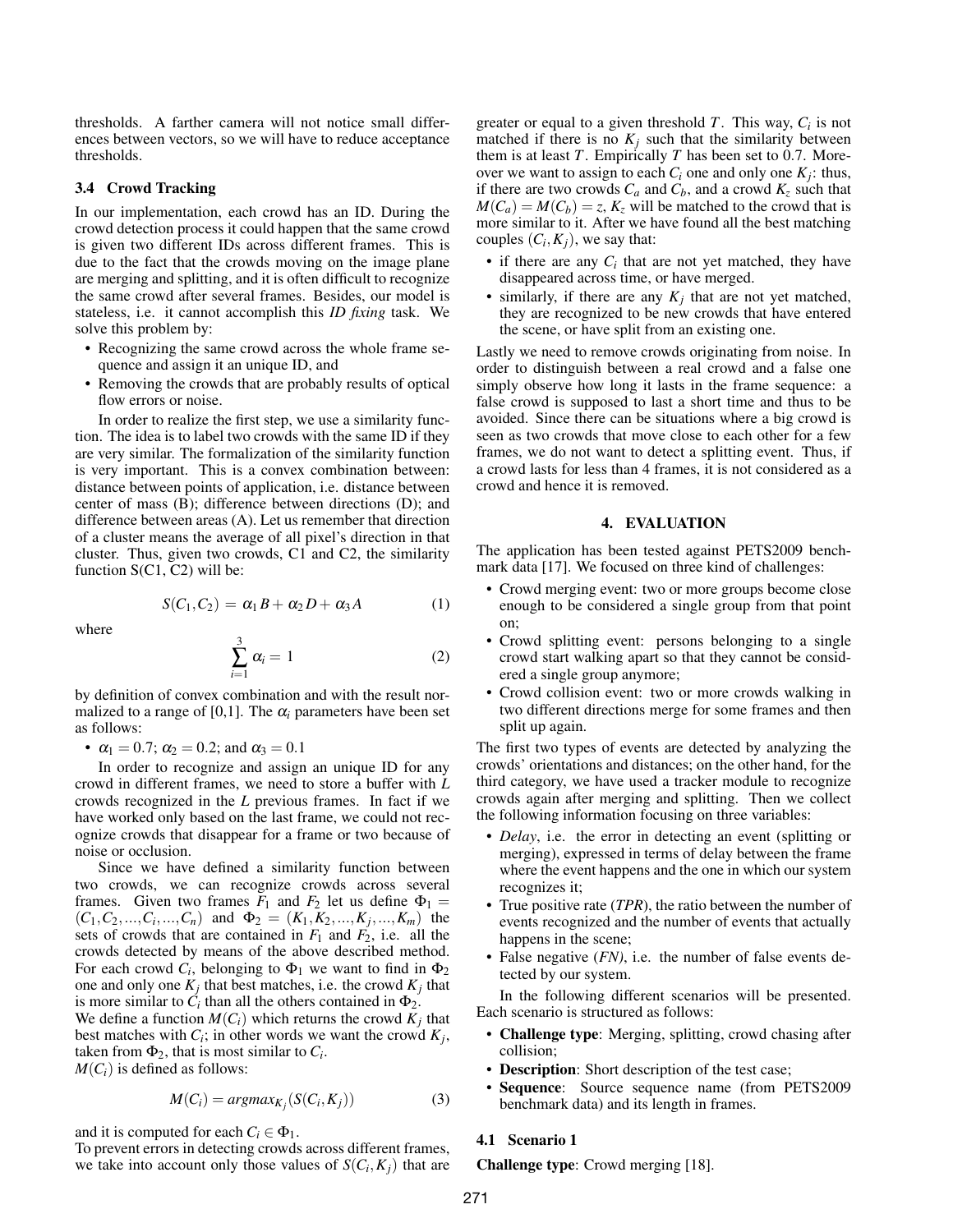Description: This sequence contains a densely grouped crowd and a single person joining it.

Sequence: (Pets 2009) S1.L2.14-06.View1 - 201 frames.



Figure 2: The single person is still detached from the crowd. Each arrow represents the movement of a cluster.



Figure 3: The single person has just merged with the crowd

In this scenario (Figs. 2 and 3), we have the following results: capable of tracking correctly a crowd merging (TPR=1.0), without any delays (Delay=0). Moreover, no false events are detected (FN=0.0).

# 4.2 Scenario 2

Challenge type: Crowd splitting [18]. Description: A single crowd is moving diagonally. At a point it splits up into 3 different crowds. Sequence: (Pets 2009) S1.L2.14-31.View1 - 131 frames

In Fig. 4 the first splitting is shown: the left marked part of the crowd is the portion that is currently splitting. In Fig. 5, the second splitting is shown.



Figure 4: First splitting detection for scenario 2



Figure 5: Second splitting detection for scenario 2

In the first splitting, the crowd that is departing from the bigger one is partially overlapped on the bigger one. This happens because we are mapping a 3D space into 2D, causing some delay in the first event. In this scenario, the whole image plan is covered by shadow, i.e it has a low spatial color gradient, causing delays in the detection of both splitting. Nevertheless, we have obtained the following results for this scenario: a good capacity of tracking a crowd splitting (TPR  $= 1.0$ ) with some delay (Delay  $= 4$ ) due to the overlapping effect introduced above. No false events were detected (FN  $= 0.0$ ).

# 4.3 Scenario 3

## Challenge type: Occlusion.

Description: There are two crodws moving against each other. At a point they collide and become a single crowd for a number of frames and in the end they split again. Sequence: S1.L1.13-57.View1 - 221 frames

In this scenario occlusion happens during 8 frames. Our system is able to chase a crowd even if it is not visible for a certain time. Figs. 6 and 7 depict the behaviour of the tracker: the person marked in yellow circle (left circle with an arrow) gets occluded and then the person is recognized again after she comes out of the bigger crowd.



Figure 6: The single person is occluded with the crowd



Figure 7: the single person is recognized again after occlusion

#### 4.4 Scenario 4

Challenge type: Arbitraty objects. Description: There is a car passing by in the front of the camera and it is recognized as a crowd. Sequence: S1.L1.13-59.View3 - 20 frames

In this scenario we show one of the drawbacks of our system. Since we are not using shape or pattern recognition, the system can classify points belonging to any object as crowds. In the Fig. 8 we can see the car passing by being recognized as a crowd.

## 4.5 Results

In this section the benchmark results are going to be shown. Mean  $(\mu)$  and standard deviation( $\sigma$ ) of three variables (Delay, TPR and FN) are shown in table 1. Since  $\mu(TPR)$  and  $\mu(FN)$  take values 1.0 and 0.0, respectively, their standard deviations are equal to 0. This means that in the above presented scenarios, our system does not detect an event if it